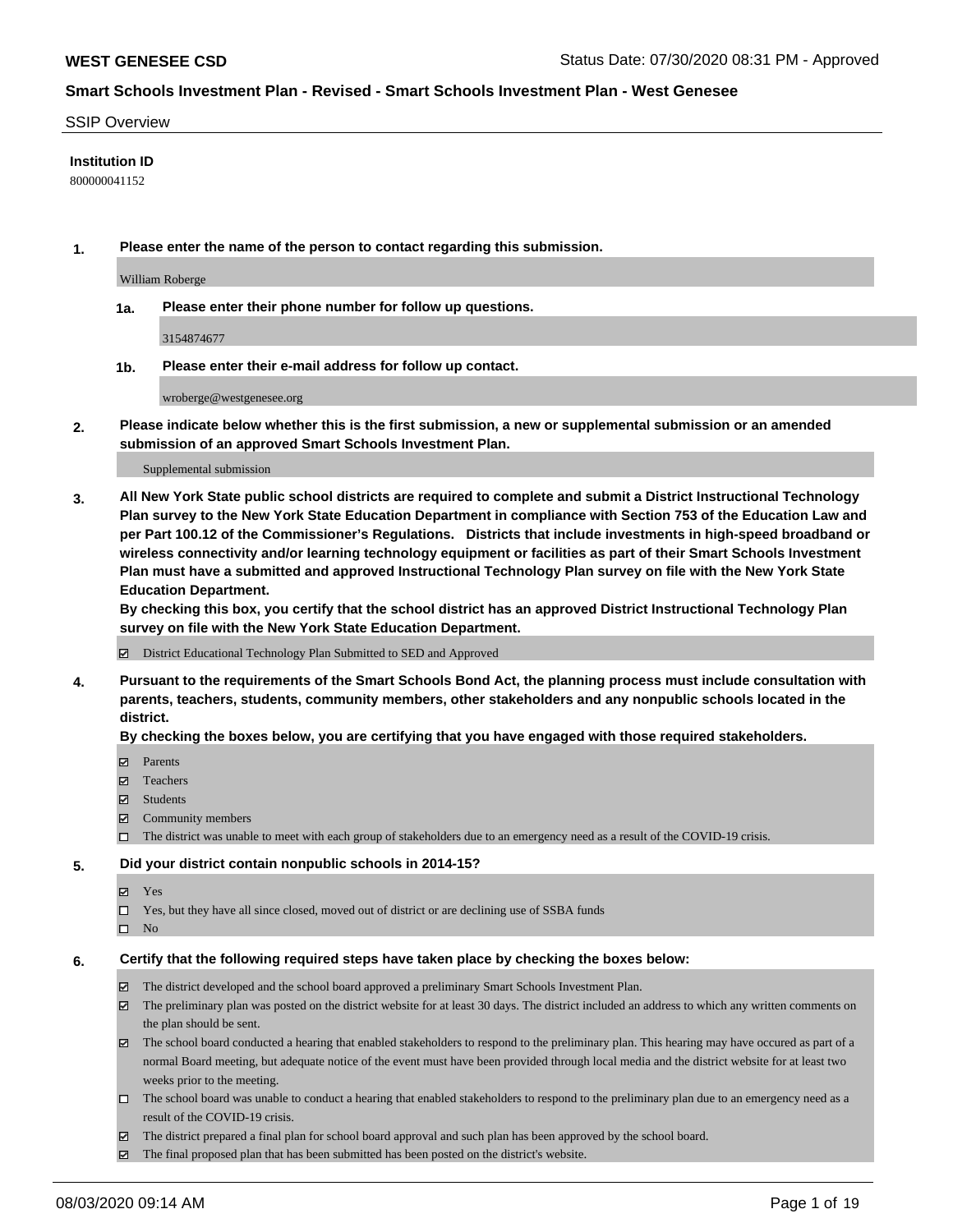SSIP Overview

**6a. Please upload the proposed Smart Schools Investment Plan (SSIP) that was posted on the district's website, along with any supporting materials. Note that this should be different than your recently submitted Educational Technology Survey. The Final SSIP, as approved by the School Board, should also be posted on the website and remain there during the course of the projects contained therein.**

BOE\_agenda041520\_publicHearing.pdf

**6b. Enter the webpage address where the final Smart Schools Investment Plan is posted. The Plan should remain posted for the life of the included projects.**

https://www.westgenesee.org/academics/instructional-technology/smart-bonds-spending-plan/

**7. Please enter an estimate of the total number of students and staff that will benefit from this Smart Schools Investment Plan based on the cumulative projects submitted to date.**

2,500

**8. An LEA/School District may partner with one or more other LEA/School Districts to form a consortium to pool Smart Schools Bond Act funds for a project that meets all other Smart School Bond Act requirements. Each school district participating in the consortium will need to file an approved Smart Schools Investment Plan for the project and submit a signed Memorandum of Understanding that sets forth the details of the consortium including the roles of each respective district.**

 $\Box$  The district plans to participate in a consortium to partner with other school district(s) to implement a Smart Schools project.

### **9. Please enter the name and 6-digit SED Code for each LEA/School District participating in the Consortium.**

| Partner LEA/District | <b>ISED BEDS Code</b> |
|----------------------|-----------------------|
| (No Response)        | (No Response)         |

### **10. Please upload a signed Memorandum of Understanding with all of the participating Consortium partners.**

(No Response)

**11. Your district's Smart Schools Bond Act Allocation is:**

\$2,847,843

#### **12. Final 2014-15 BEDS Enrollment to calculate Nonpublic Sharing Requirement**

|            | Public Enrollment | Nonpublic Enrollment | Total Enrollment | l Nonpublic Percentage |
|------------|-------------------|----------------------|------------------|------------------------|
| Enrollment | 1.759             | 629                  | 5.388.00         | 1.67                   |

**13. This table compares each category budget total, as entered in that category's page, to the total expenditures listed in the category's expenditure table. Any discrepancies between the two must be resolved before submission.**

|                                          | Sub-Allocations | <b>Expenditure Totals</b> | <b>Difference</b> |
|------------------------------------------|-----------------|---------------------------|-------------------|
| <b>School Connectivity</b>               | 0.00            | 0.00                      | 0.00              |
| Connectivity Projects for<br>Communities | 0.00            | 0.00                      | 0.00              |
| Classroom Technology                     | 147,941.65      | 147,941.65                | $-0.00$           |
| Pre-Kindergarten Classrooms              | 0.00            | 0.00                      | 0.00              |
| Replace Transportable<br>Classrooms      | 0.00            | 0.00                      | 0.00              |
| <b>High-Tech Security Features</b>       | 0.00            | 0.00                      | 0.00              |
| Nonpublic Loan                           | 0.00            | 0.00                      | 0.00              |
| Totals:                                  |                 |                           |                   |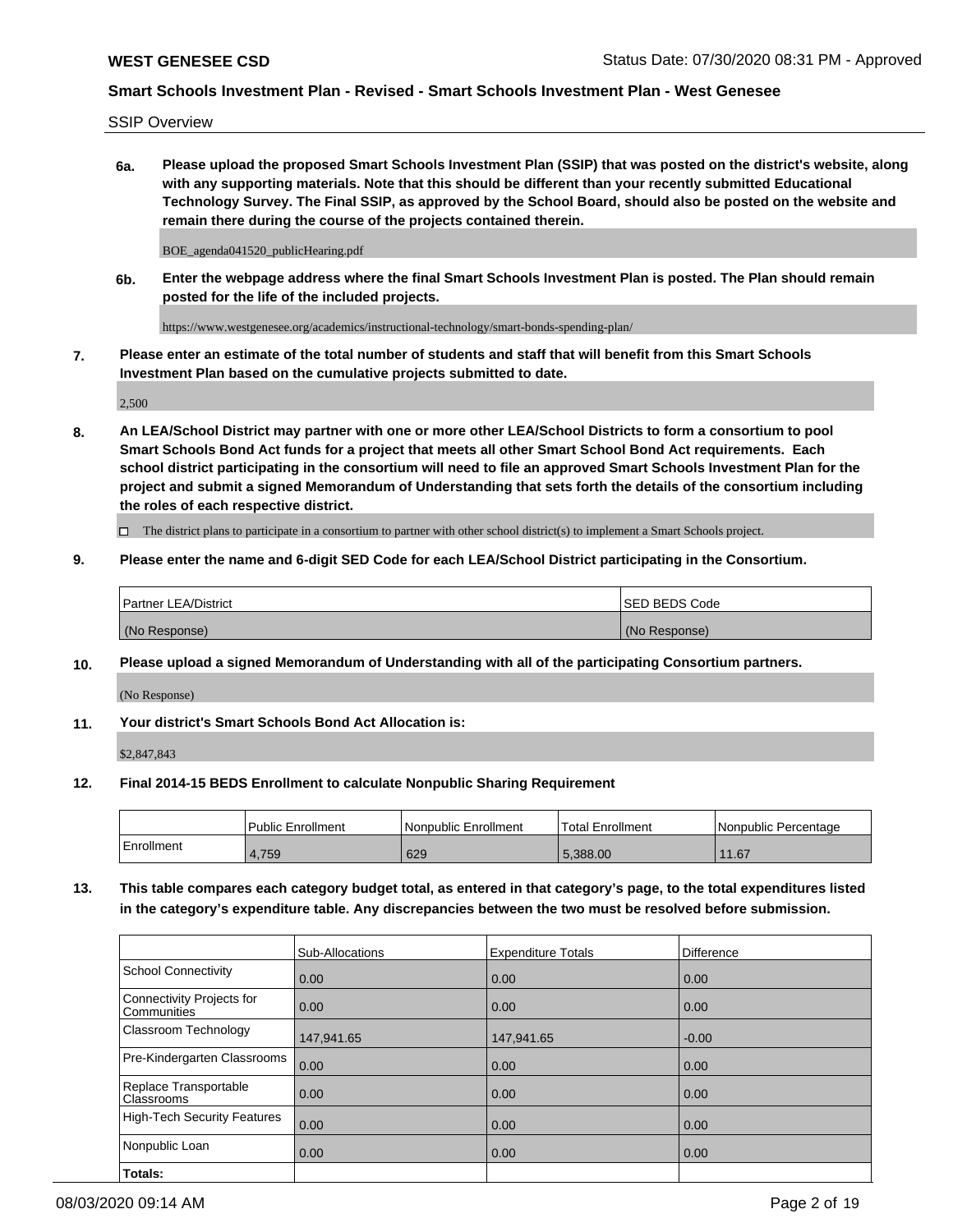SSIP Overview

| <b>Sub-Allocations</b> | Expenditure Totals | Difference |
|------------------------|--------------------|------------|
| 147.942                | 147,942            | -0         |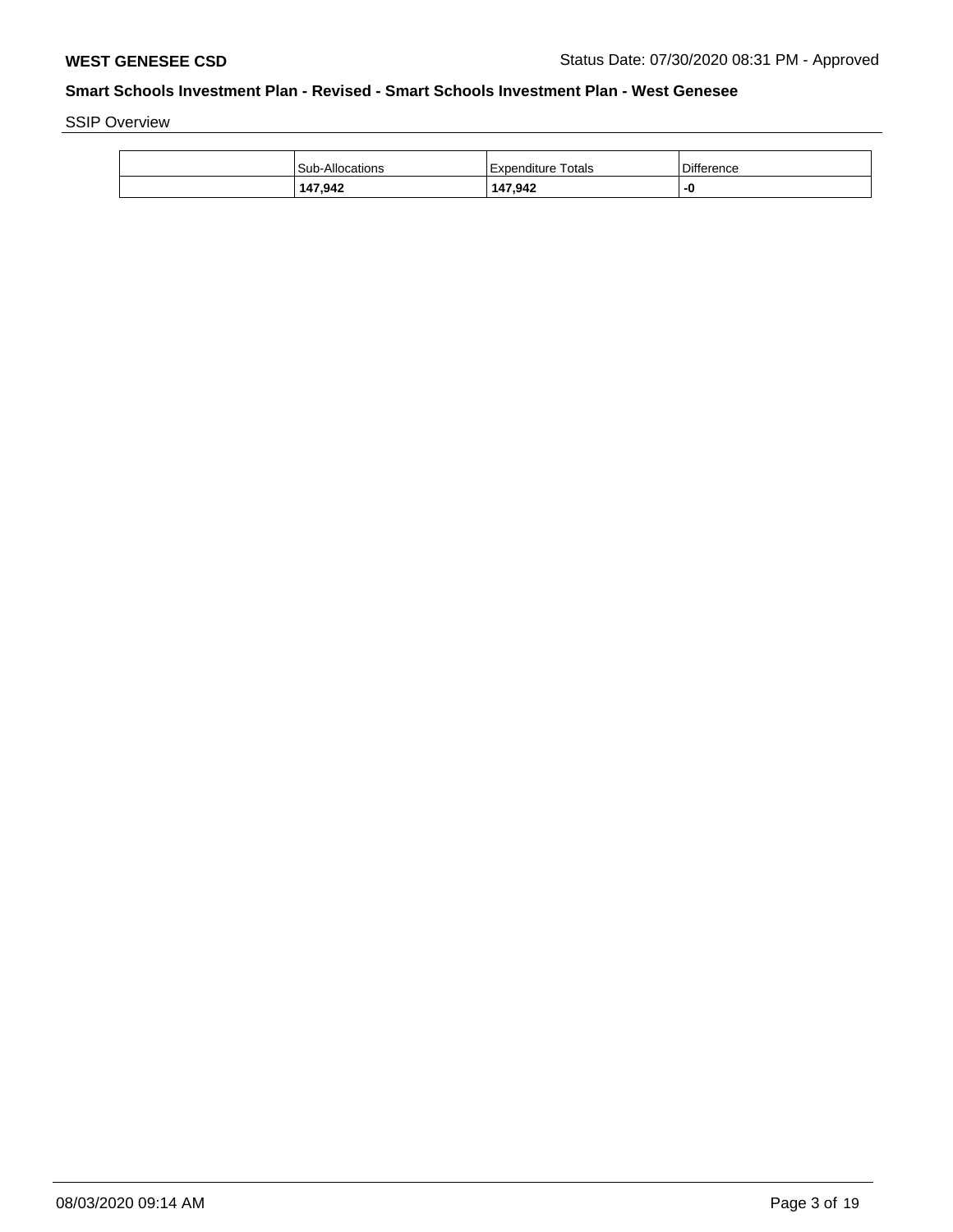School Connectivity

- **1. In order for students and faculty to receive the maximum benefit from the technology made available under the Smart Schools Bond Act, their school buildings must possess sufficient connectivity infrastructure to ensure that devices can be used during the school day. Smart Schools Investment Plans must demonstrate that:**
	- **• sufficient infrastructure that meets the Federal Communications Commission's 100 Mbps per 1,000 students standard currently exists in the buildings where new devices will be deployed, or**
	- **• is a planned use of a portion of Smart Schools Bond Act funds, or**
	- **• is under development through another funding source.**

**Smart Schools Bond Act funds used for technology infrastructure or classroom technology investments must increase the number of school buildings that meet or exceed the minimum speed standard of 100 Mbps per 1,000 students and staff within 12 months. This standard may be met on either a contracted 24/7 firm service or a "burstable" capability. If the standard is met under the burstable criteria, it must be:**

**1. Specifically codified in a service contract with a provider, and**

**2. Guaranteed to be available to all students and devices as needed, particularly during periods of high demand, such as computer-based testing (CBT) periods.**

**Please describe how your district already meets or is planning to meet this standard within 12 months of plan submission.**

(No Response)

**1a. If a district believes that it will be impossible to meet this standard within 12 months, it may apply for a waiver of this requirement, as described on the Smart Schools website. The waiver must be filed and approved by SED prior to submitting this survey.**

 $\Box$  By checking this box, you are certifying that the school district has an approved waiver of this requirement on file with the New York State Education Department.

**2. Connectivity Speed Calculator (Required). If the district currently meets the required speed, enter "Currently Met" in the last box: Expected Date When Required Speed Will be Met.**

|                  | l Number of     | Reauired Speed | Current Speed in | Expected Speed | Expected Date                       |
|------------------|-----------------|----------------|------------------|----------------|-------------------------------------|
|                  | <b>Students</b> | l in Mbps      | l Mbps           | to be Attained | When Required                       |
|                  |                 |                |                  |                | Within 12 Months ISpeed Will be Met |
| Calculated Speed | (No Response)   | 0.00           | (No Response)    | (No Response)  | (No Response)                       |

**3. Describe how you intend to use Smart Schools Bond Act funds for high-speed broadband and/or wireless connectivity projects in school buildings.**

(No Response)

**4. Describe the linkage between the district's District Instructional Technology Plan and how the proposed projects will improve teaching and learning. (There should be a link between your response to this question and your responses to Question 1 in Section IV - NYSED Initiatives Alignment: "Explain how the district use of instructional technology will serve as a part of a comprehensive and sustained effort to support rigorous academic standards attainment and performance improvement for students."** 

**Your answer should also align with your answers to the questions in Section II - Strategic Technology Planning and the associated Action Steps in Section III - Action Plan.)**

(No Response)

**5. If the district wishes to have students and staff access the Internet from wireless devices within the school building, or in close proximity to it, it must first ensure that it has a robust Wi-Fi network in place that has sufficient bandwidth to meet user demand.**

**Please describe how you have quantified this demand and how you plan to meet this demand.**

(No Response)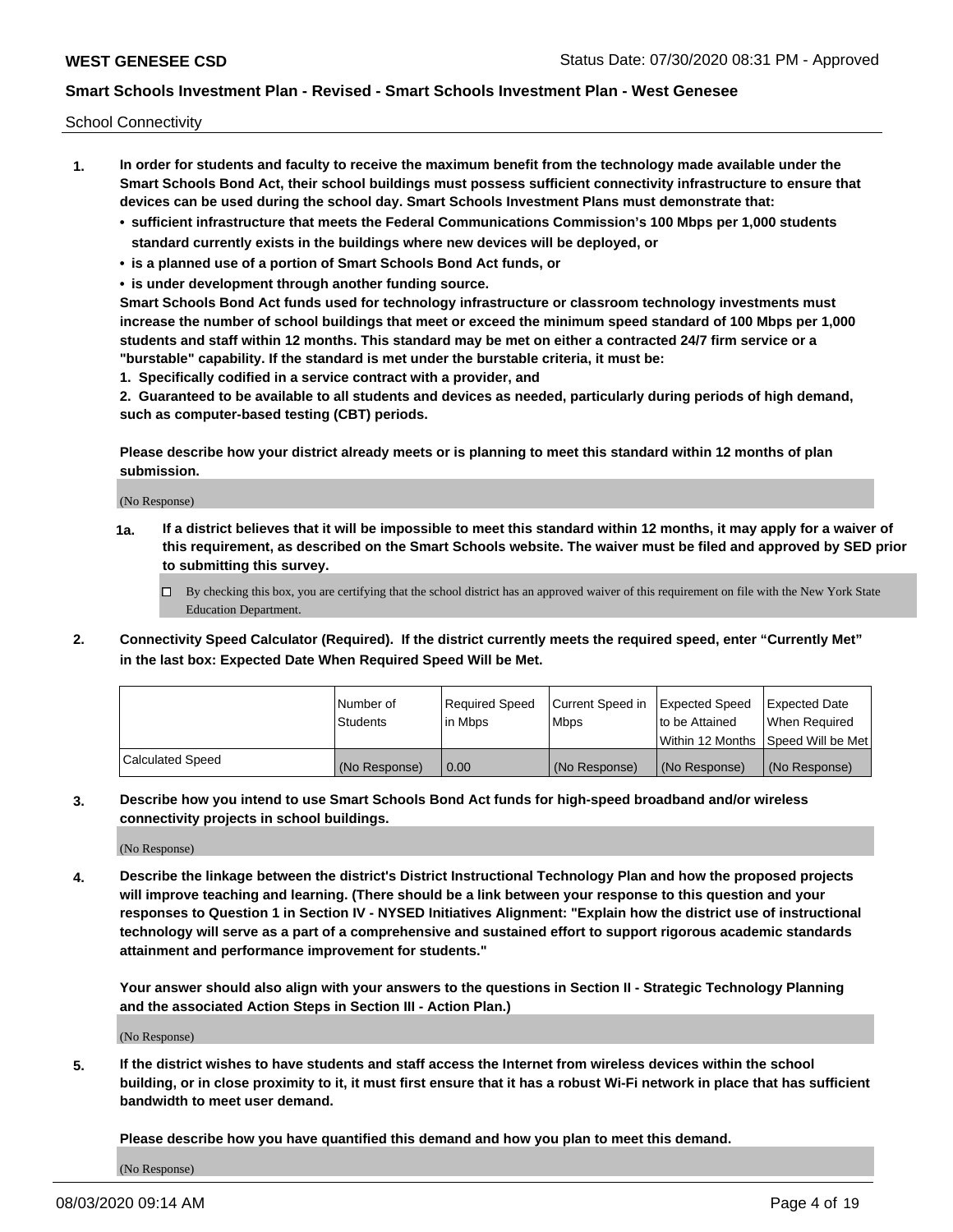School Connectivity

**6. Smart Schools plans with any expenditures in the School Connectivity category require a project number from the Office of Facilities Planning. Districts must submit an SSBA LOI and receive project numbers prior to submitting the SSIP. As indicated on the LOI, some projects may be eligible for a streamlined review and will not require a building permit.**

**Please indicate on a separate row each project number given to you by the Office of Facilities Planning.**

| Project Number |  |
|----------------|--|
| (No Response)  |  |

**7. Certain high-tech security and connectivity infrastructure projects may be eligible for an expedited review process as determined by the Office of Facilities Planning.**

### **Was your project deemed eligible for streamlined review?**

(No Response)

### **8. Include the name and license number of the architect or engineer of record.**

| Name          | License Number |
|---------------|----------------|
| (No Response) | (No Response)  |

### **9. Public Expenditures – Loanable (Counts toward the nonpublic loan calculation)**

| Select the allowable expenditure type.<br>Repeat to add another item under each type. | <b>PUBLIC</b> Items to be<br>l Purchased | Quantity           | Cost Per Item    | <b>Total Cost</b> |
|---------------------------------------------------------------------------------------|------------------------------------------|--------------------|------------------|-------------------|
| (No Response)                                                                         | (No Response)                            | l (No<br>Response) | (No<br>Response) | $\overline{0.00}$ |
|                                                                                       |                                          | O                  | 0.00             |                   |

### **10. Public Expenditures – Non-Loanable (Does not count toward nonpublic loan calculation)**

| Select the allowable expenditure | <b>PUBLIC</b> Items to be purchased | Quantity      | Cost per Item | <b>Total Cost</b> |
|----------------------------------|-------------------------------------|---------------|---------------|-------------------|
| type.                            |                                     |               |               |                   |
| Repeat to add another item under |                                     |               |               |                   |
| each type.                       |                                     |               |               |                   |
| (No Response)                    | (No Response)                       | (No Response) | (No Response) | 0.00              |
|                                  |                                     |               | 0.00          |                   |

#### **11. Final 2014-15 BEDS Enrollment to calculate Nonpublic Sharing Requirement (no changes allowed.)**

|            | Public Enrollment | Nonpublic Enrollment | 'Total Enrollment | l Nonpublic Percentage |
|------------|-------------------|----------------------|-------------------|------------------------|
| Enrollment | 4,759             | 629                  | 5.388.00          | 11.67                  |

### **12. Total Public Budget - Loanable (Counts toward the nonpublic loan calculation)**

|                                                      | Public Allocations | <b>Estimated Nonpublic Loan</b><br>Amount | Estimated Total Sub-Allocations |
|------------------------------------------------------|--------------------|-------------------------------------------|---------------------------------|
| Network/Access Costs                                 | (No Response)      | 0.00                                      | 0.00                            |
| School Internal Connections and<br><b>Components</b> | (No Response)      | 0.00                                      | 0.00                            |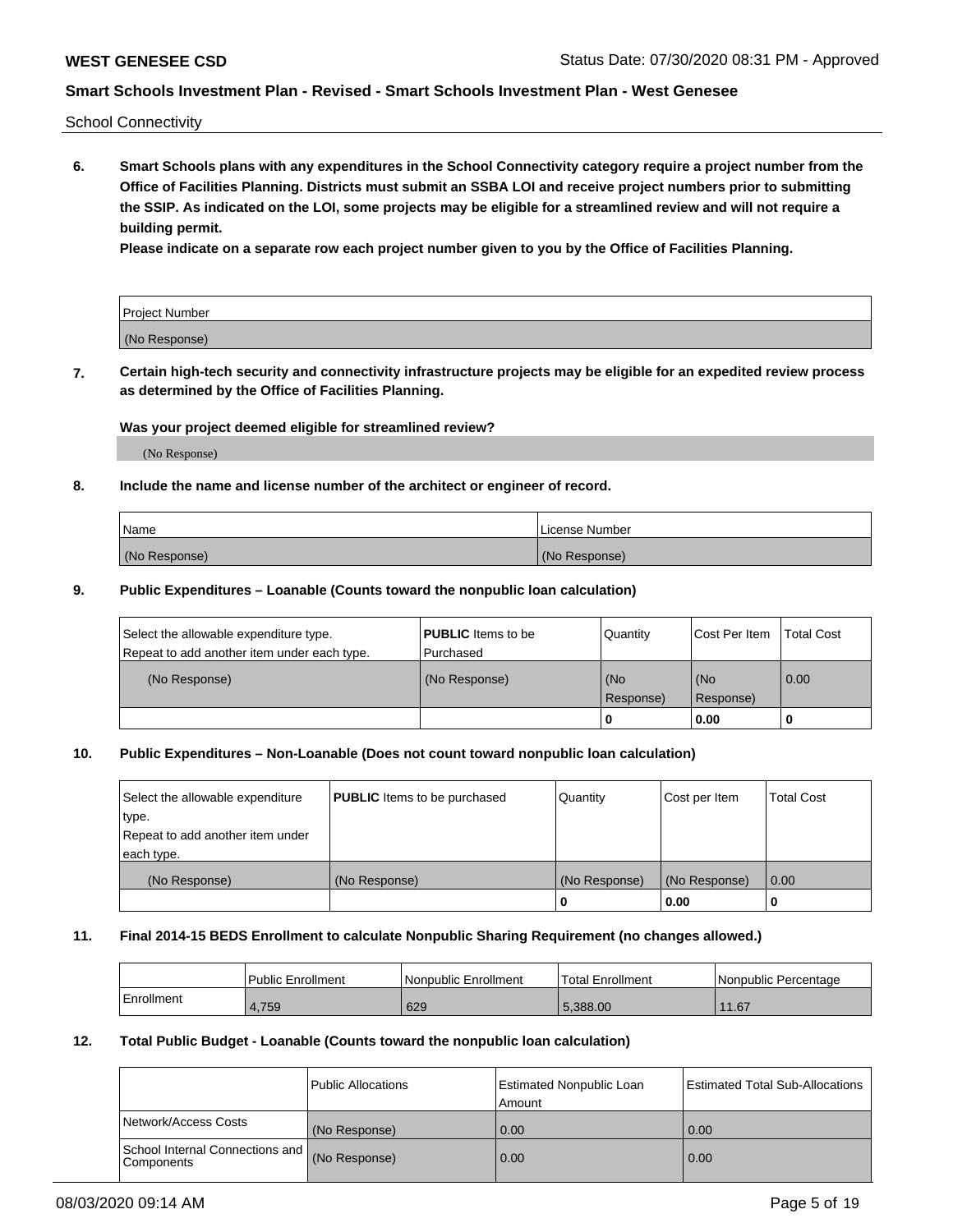School Connectivity

|          | Public Allocations | Estimated Nonpublic Loan<br>l Amount | Estimated Total Sub-Allocations |
|----------|--------------------|--------------------------------------|---------------------------------|
| l Other  | (No Response)      | 0.00                                 | 0.00                            |
| 'Totals: | 0.00               | 0                                    | 0                               |

# **13. Total Public Budget – Non-Loanable (Does not count toward the nonpublic loan calculation)**

|                                                   | Sub-<br>Allocation |
|---------------------------------------------------|--------------------|
|                                                   |                    |
| Network/Access Costs                              | (No Response)      |
| <b>Outside Plant Costs</b>                        | (No Response)      |
| <b>School Internal Connections and Components</b> | (No Response)      |
| Professional Services                             | (No Response)      |
| Testing                                           | (No Response)      |
| <b>Other Upfront Costs</b>                        | (No Response)      |
| <b>Other Costs</b>                                | (No Response)      |
| <b>Totals:</b>                                    | 0.00               |

# **14. School Connectivity Totals**

|                          | Total Sub-Allocations |
|--------------------------|-----------------------|
| Total Loanable Items     | 0.00                  |
| Total Non-Ioanable Items | 0.00                  |
| Totals:                  | 0                     |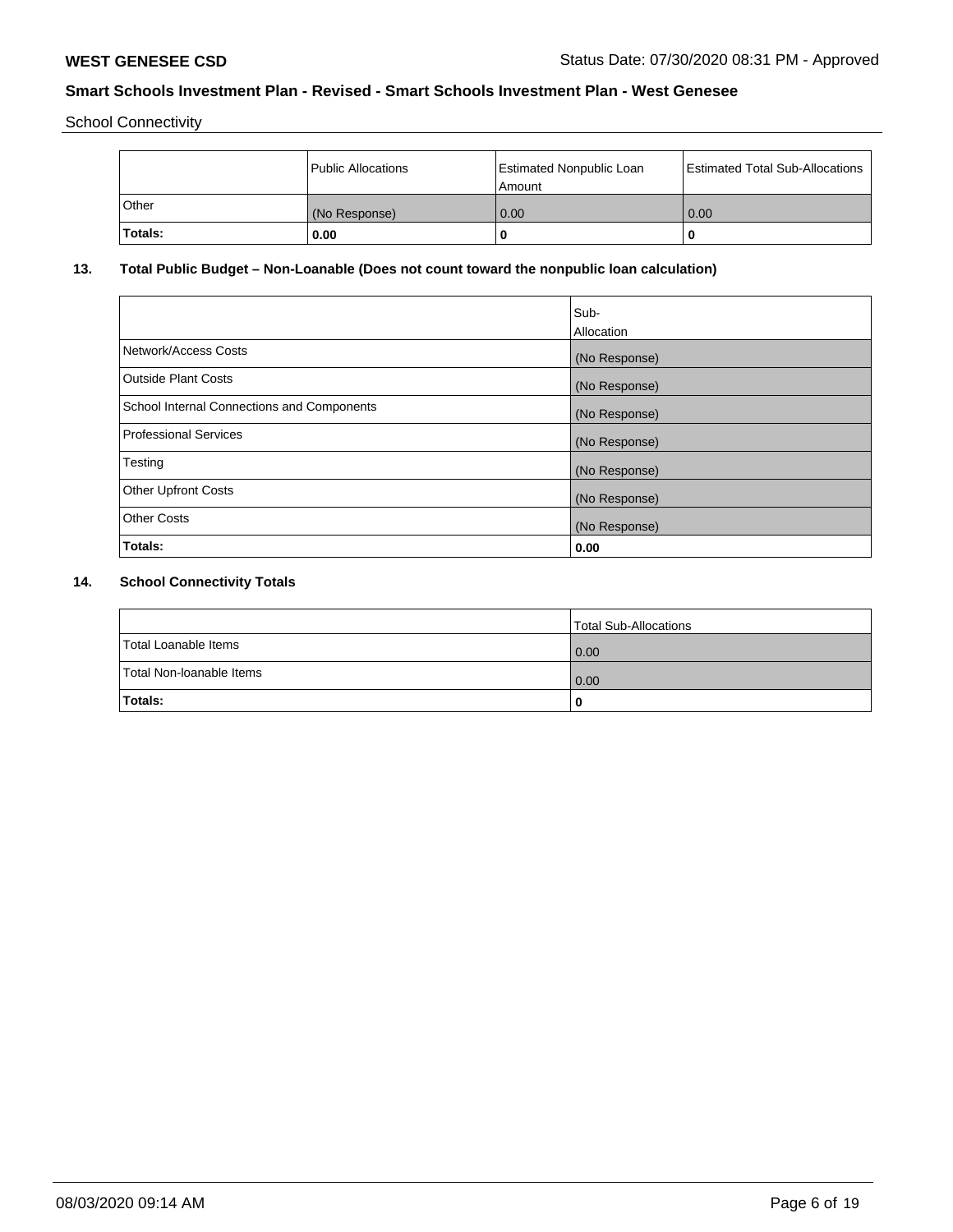Community Connectivity (Broadband and Wireless)

**1. Describe how you intend to use Smart Schools Bond Act funds for high-speed broadband and/or wireless connectivity projects in the community.**

(No Response)

**2. Please describe how the proposed project(s) will promote student achievement and increase student and/or staff access to the Internet in a manner that enhances student learning and/or instruction outside of the school day and/or school building.**

(No Response)

**3. Community connectivity projects must comply with all the necessary local building codes and regulations (building and related permits are not required prior to plan submission).**

 $\Box$  I certify that we will comply with all the necessary local building codes and regulations.

**4. Please describe the physical location of the proposed investment.**

(No Response)

**5. Please provide the initial list of partners participating in the Community Connectivity Broadband Project, along with their Federal Tax Identification (Employer Identification) number.**

| <b>Project Partners</b> | l Federal ID # |
|-------------------------|----------------|
| (No Response)           | (No Response)  |

**6. Please detail the type, quantity, per unit cost and total cost of the eligible items under each sub-category.**

| Select the allowable expenditure | Item to be purchased | Quantity      | Cost per Item | <b>Total Cost</b> |
|----------------------------------|----------------------|---------------|---------------|-------------------|
| type.                            |                      |               |               |                   |
| Repeat to add another item under |                      |               |               |                   |
| each type.                       |                      |               |               |                   |
| (No Response)                    | (No Response)        | (No Response) | (No Response) | 0.00              |
|                                  |                      | o             | 0.00          |                   |

**7. If you are submitting an allocation for Community Connectivity, complete this table.**

**Note that the calculated Total at the bottom of the table must equal the Total allocation for this category that you entered in the SSIP Overview overall budget.**

|                                    | Sub-Allocation |
|------------------------------------|----------------|
| Network/Access Costs               | (No Response)  |
| Outside Plant Costs                | (No Response)  |
| <b>Tower Costs</b>                 | (No Response)  |
| <b>Customer Premises Equipment</b> | (No Response)  |
| <b>Professional Services</b>       | (No Response)  |
| Testing                            | (No Response)  |
| <b>Other Upfront Costs</b>         | (No Response)  |
| <b>Other Costs</b>                 | (No Response)  |
| Totals:                            | 0.00           |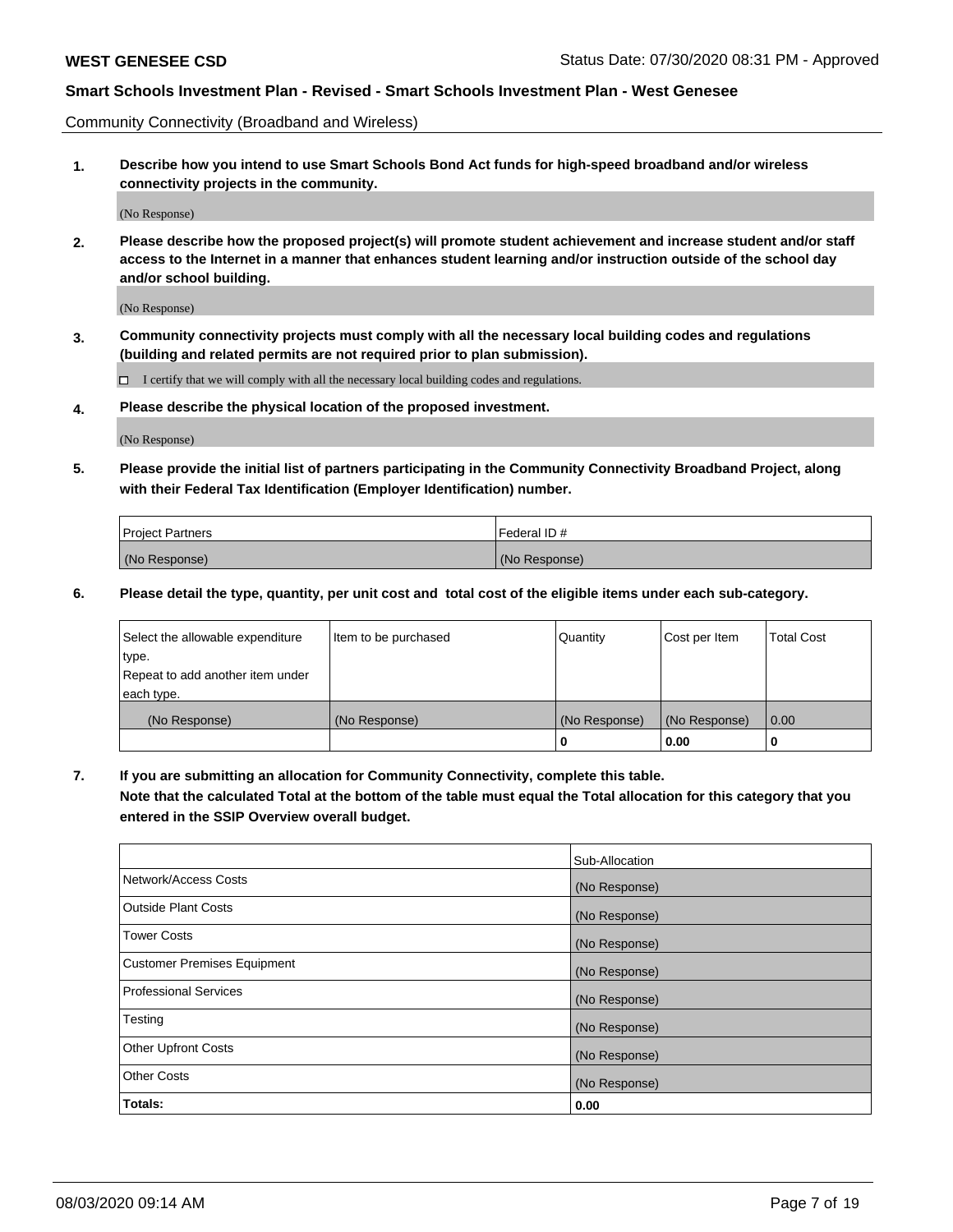### Classroom Learning Technology

**1. In order for students and faculty to receive the maximum benefit from the technology made available under the Smart Schools Bond Act, their school buildings must possess sufficient connectivity infrastructure to ensure that devices can be used during the school day. Smart Schools Investment Plans must demonstrate that sufficient infrastructure that meets the Federal Communications Commission's 100 Mbps per 1,000 students standard currently exists in the buildings where new devices will be deployed, or is a planned use of a portion of Smart Schools Bond Act funds, or is under development through another funding source. Smart Schools Bond Act funds used for technology infrastructure or classroom technology investments must increase the number of school buildings that meet or exceed the minimum speed standard of 100 Mbps per 1,000 students and staff within 12 months. This standard may be met on either a contracted 24/7 firm service or a "burstable" capability. If the standard is met under the burstable criteria, it must be:**

**1. Specifically codified in a service contract with a provider, and**

**2. Guaranteed to be available to all students and devices as needed, particularly during periods of high demand, such as computer-based testing (CBT) periods.**

**Please describe how your district already meets or is planning to meet this standard within 12 months of plan submission.**

The district contracts with the Central New York Regional Information Center (CNYRIC) for Internet connectivity. The district has purchased 477MB of Internet for the 2018-19 school year under Service Code TLC-06. Connectivity between buildings is 10GB and is leased through the CNYRIC under TLC-12. Connectivity within the buildings is 1GB per each network drop. The district has also purchased a second Internet line through Spectrum offering an additional 500MB of Internet throughput.

- **1a. If a district believes that it will be impossible to meet this standard within 12 months, it may apply for a waiver of this requirement, as described on the Smart Schools website. The waiver must be filed and approved by SED prior to submitting this survey.**
	- By checking this box, you are certifying that the school district has an approved waiver of this requirement on file with the New York State Education Department.
- **2. Connectivity Speed Calculator (Required). If the district currently meets the required speed, enter "Currently Met" in the last box: Expected Date When Required Speed Will be Met.**

|                  | l Number of | Reauired Speed | Current Speed in Expected Speed | to be Attained                          | <b>Expected Date</b> |
|------------------|-------------|----------------|---------------------------------|-----------------------------------------|----------------------|
|                  | Students    | l in Mbps      | <b>Mbps</b>                     | l Within 12 Months ISpeed Will be Met l | When Required        |
| Calculated Speed | 4,738       | 473.80         | 977                             | 977                                     | <b>Currently Met</b> |

**3. If the district wishes to have students and staff access the Internet from wireless devices within the school building, or in close proximity to it, it must first ensure that it has a robust Wi-Fi network in place that has sufficient bandwidth to meet user demand.**

**Please describe how you have quantified this demand and how you plan to meet this demand.**

The district completed a technology capital project Fall of 2015 that entailed a complete infrastructure upgrade. This upgrade included all new wiring pushing internal bandwidth to 1GB per drop and 10GB between buildings. The district also implemented wireless campus in all of its buildings based on recommendations from a prior wireless survey.

**4. All New York State public school districts are required to complete and submit an Instructional Technology Plan survey to the New York State Education Department in compliance with Section 753 of the Education Law and per Part 100.12 of the Commissioner's Regulations.**

**Districts that include educational technology purchases as part of their Smart Schools Investment Plan must have a submitted and approved Instructional Technology Plan survey on file with the New York State Education Department.**

 $\boxtimes$  By checking this box, you are certifying that the school district has an approved Instructional Technology Plan survey on file with the New York State Education Department.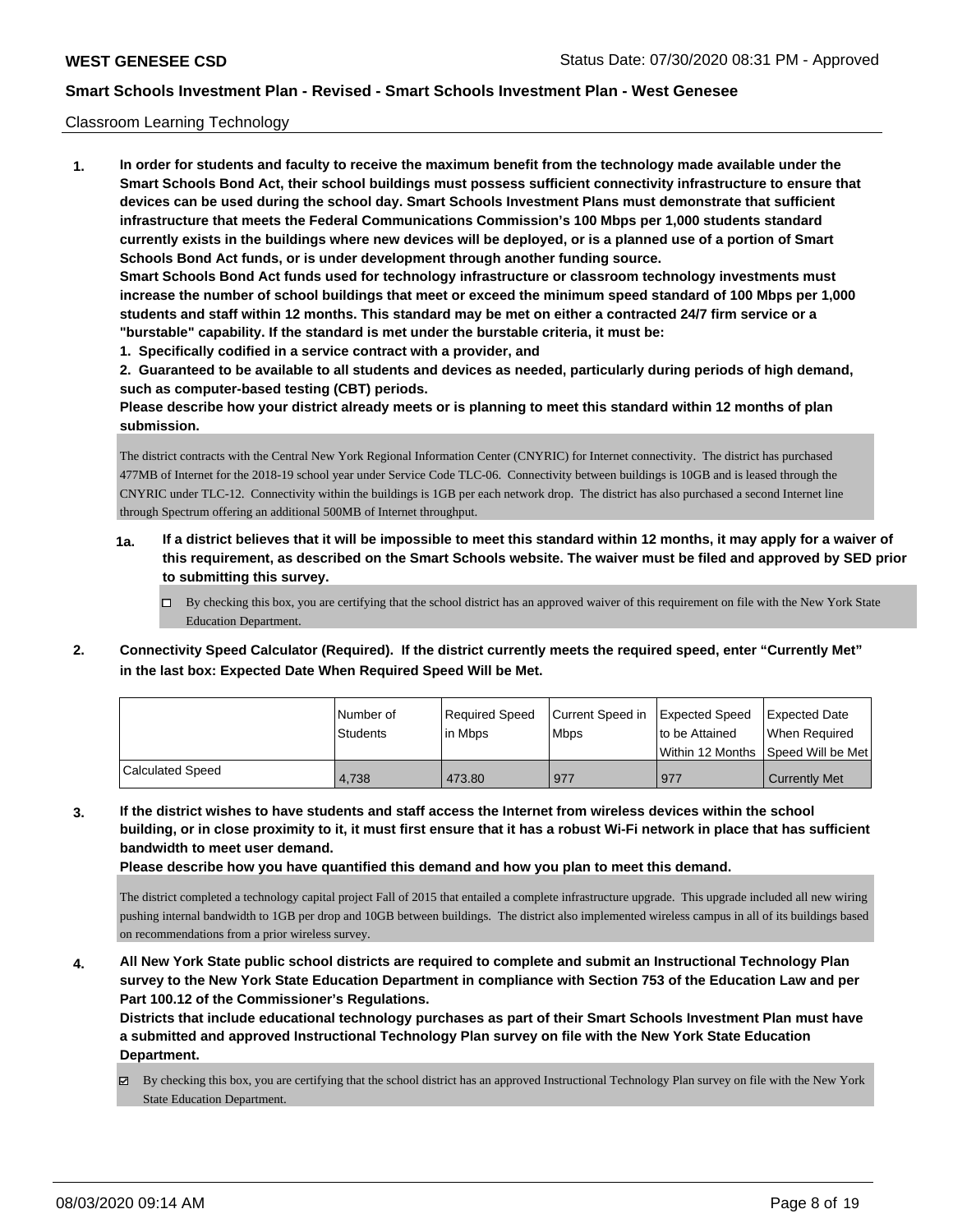Classroom Learning Technology

**5. Describe the devices you intend to purchase and their compatibility with existing or planned platforms or systems. Specifically address the adequacy of each facility's electrical, HVAC and other infrastructure necessary to install and support the operation of the planned technology.**

The devices we plan to purchase are listed below. The district completed a capital project in 2016 and any electrical, HVAC, or other infrastructure improvements were taken into account to install and support the operation of the planned technology.

- Interactive Panel Diplays and Mounts
- Hi-Fi USB Headsets w/Mic
- USB Flash Drives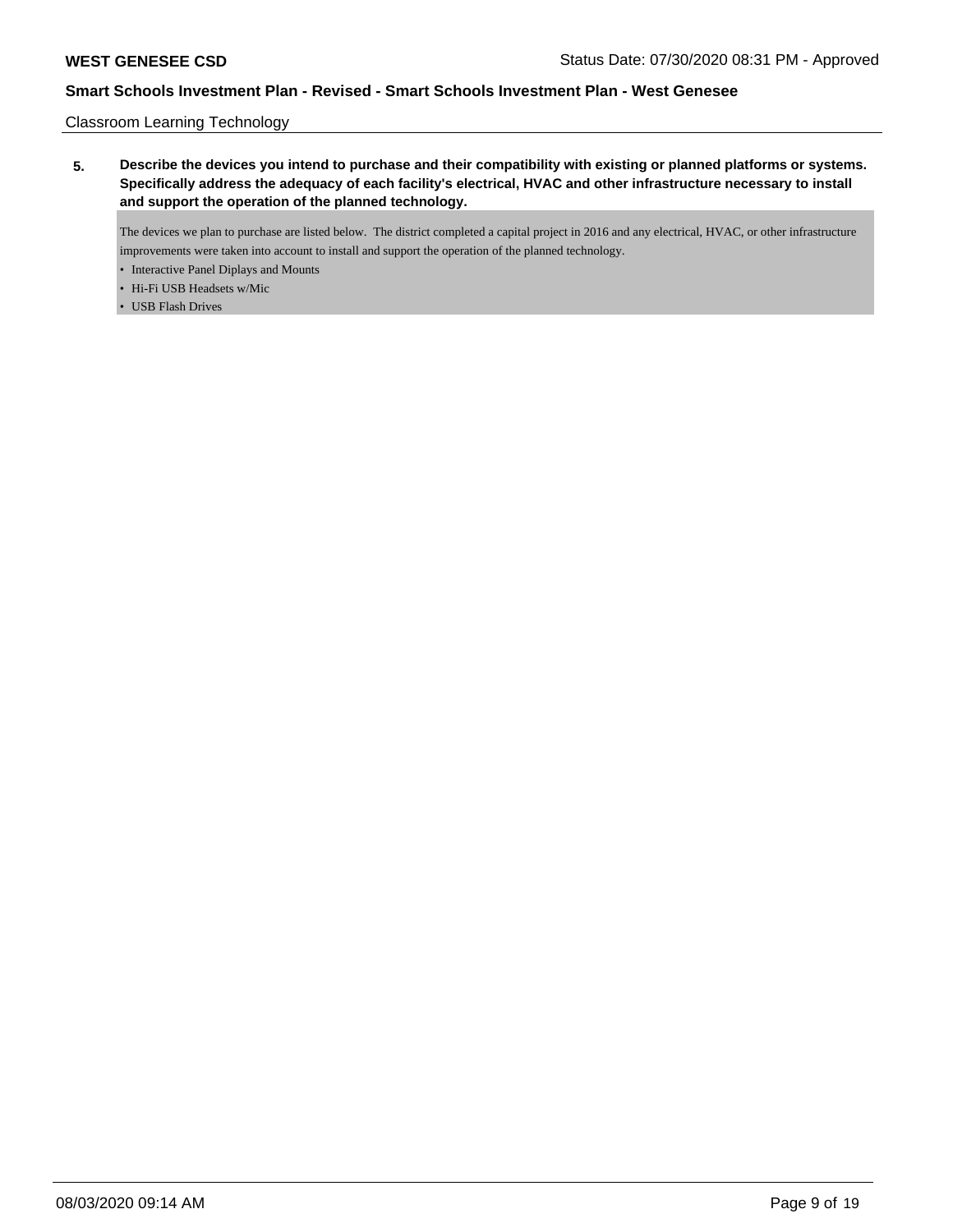### Classroom Learning Technology

- **6. Describe how the proposed technology purchases will:**
	- **> enhance differentiated instruction;**
	- **> expand student learning inside and outside the classroom;**
	- **> benefit students with disabilities and English language learners; and**
	- **> contribute to the reduction of other learning gaps that have been identified within the district.**

**The expectation is that districts will place a priority on addressing the needs of students who struggle to succeed in a rigorous curriculum. Responses in this section should specifically address this concern and align with the district's Instructional Technology Plan (in particular Question 2 of E. Curriculum and Instruction: "Does the district's instructional technology plan address the needs of students with disabilities to ensure equitable access to instruction, materials and assessments?" and Question 3 of the same section: "Does the district's instructional technology plan address the provision of assistive technology specifically for students with disabilities to ensure access to and participation in the general curriculum?")**

**In addition, describe how the district ensures equitable access to instruction, materials and assessments and participation in the general curriculum for both SWD and English Language Learners/Multilingual Learners (ELL/MLL) students.**

The proposed technology purchases will enhance differentiated instruction by:

- Interactive lessons: Teachers with the ability to create rich interactive lessons for all students, with a particular focus on differentiation for those that benefit from kinesthetic and visual learning experiences.
- Boost student engagement: The interactive features of the Promethean panel increase student motivation and participation. These dynamic components allow teachers to modify and redefine their lessons to provide increased opportunities for students' learning and engagement. The proposed technology purchases will expand student learning inside and outside the classroom;
- Boost student engagement: The interactive features of the Promethean panel increase student motivation and participation. These dynamic components allow teachers to modify and redefine their lessons to provide increased opportunities for students' learning and engagement.
- Create a common experience: Using a Promethean panel can help facilitate a classroom community. Both students and teachers can use the Promethean panel as a presentation tool. This modality provides a focal point and a shared experience for the classroom. Promethean panels can also be an interactive, central gathering point during community building class meetings.
- Increased inclusivity: During lessons, teachers are able to capture notes taken on the Promethean panel. This feature allows teachers to share these materials with students in a variety of ways so that they are able to access them inside and outside the classroom. These resources can be used for students to review independently.

The proposed technology purchases will benefit students with disabilities and English language learners; and contribute to the reduction of other learning gaps that have been identified within the district by:

- Increase student collaboration: Multiple touchpoints on the Promethean panels will allow for several students to manipulate content as a team. Students are also able to brainstorm collaboratively
- Create a common experience: Using a Promethean panel can help facilitate a classroom community. Both students and teachers can use the Promethean panel as a presentation tool. This modality provides a focal point and a shared experience for the classroom. Promethean panels can also be an interactive, central gathering point during community building class meetings.
- Increased inclusivity: Interactive Promethean panels will provide additional learning opportunities to students. It allows for kinesthetic learners to get up and move during lessons and activities. Videos, images, and other multimedia objects enhance lessons and help to engage students visually and auditorily.
- Increased inclusivity: Interactive Promethean panels will provide additional learning opportunities to students. It allows for kinesthetic learners to get up and move during lessons and activities. Videos, images, and other multimedia objects enhance lessons and help to engage students visually and auditorily. Increased inclusivity: During lessons, teachers are able to capture notes taken on the Promethean panel. This feature allows teachers to share these materials with students in a variety of ways so that they are able to access them inside and outside the classroom. These resources can be used for students to review independently.
- Increased inclusivity: Promethean panels allow all students, including those with disabilities and English language learners, equal access to classroom content and materials. These panels provide seamless integrations with assistive technology used in the district. Some features include captions, text highlighters and text-to-speech software. Students with fine motor difficulties can use a variety of adaptive tools to interact with the Promethean panel. Promethean panels also provide students with gross motor difficulties equal access to physical content as the height of the panels can be adjusted and in some cases tilted.
- Increased inclusivity: Promethean panels also provide the ability to quickly integrate multimedia content will be especially helpful for those "teachable moments" to reach students with disabilities and/or English Language Learners who will benefit from leveraging the touch screen and manipulating the content with ease to help them visualize concepts that meet targeted learning standards.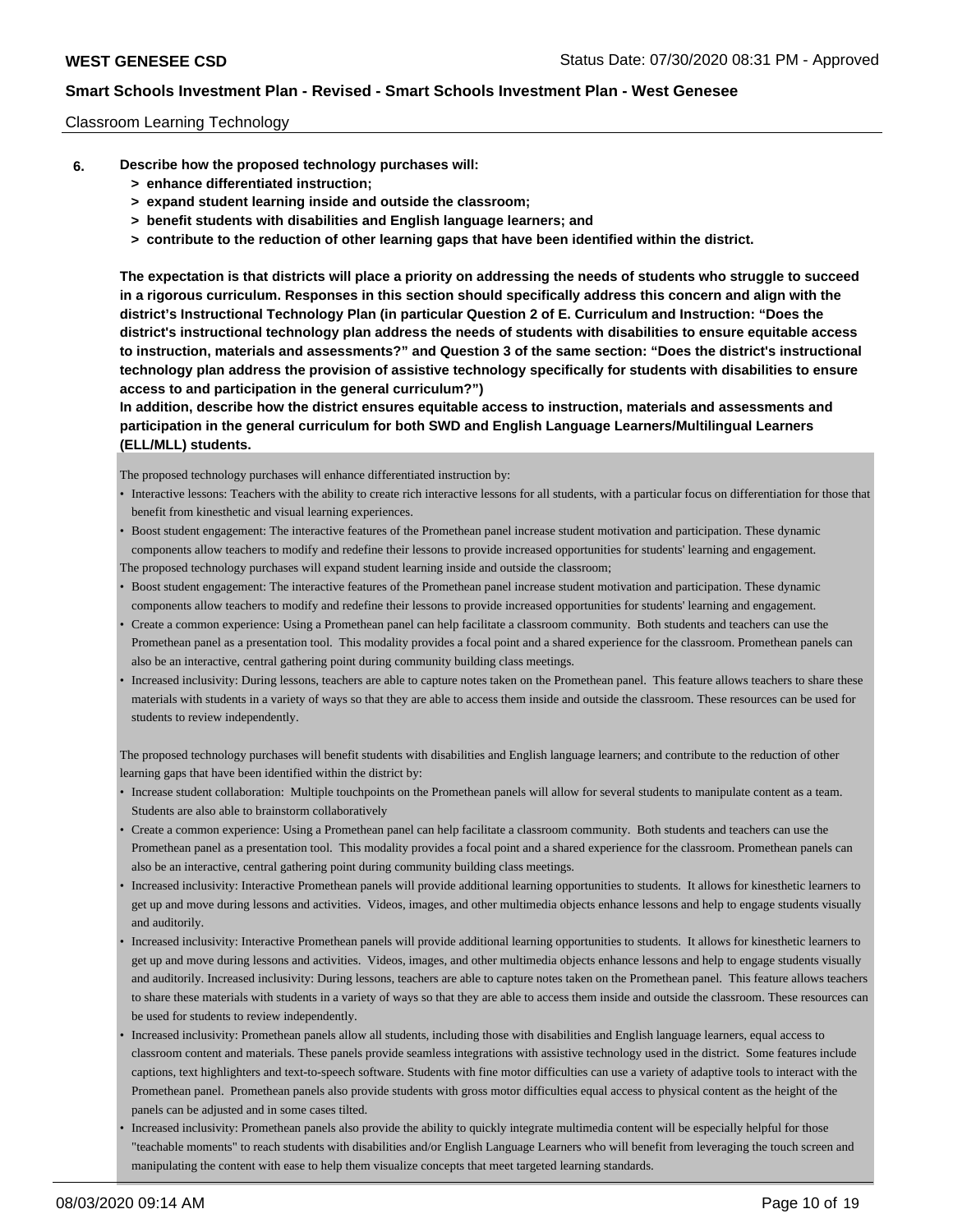Classroom Learning Technology

**7. Where appropriate, describe how the proposed technology purchases will enhance ongoing communication with parents and other stakeholders and help the district facilitate technology-based regional partnerships, including distance learning and other efforts.**

**ActivPanels are unique in that they have the ability to replicate the experience of using a Chromebook. Students will benefit from the familiarity of the classroom experience to complete assignments on touchscreen Chromebooks from home. Further, ActivPanel displays can enrich the classroom experience by allowing for whole-group video conferencing with experts within the community and beyond.**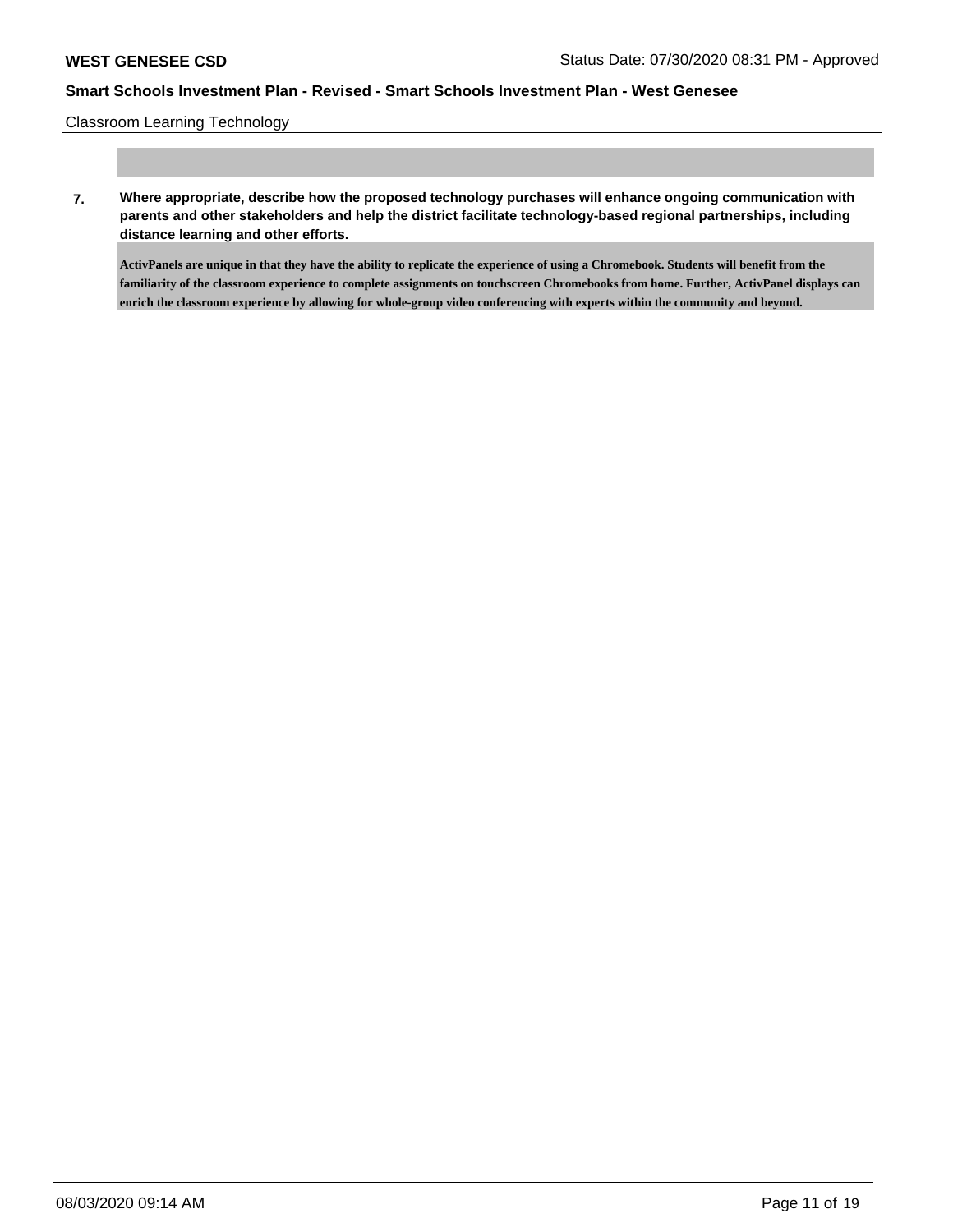### Classroom Learning Technology

**8. Describe the district's plan to provide professional development to ensure that administrators, teachers and staff can employ the technology purchased to enhance instruction successfully.**

**Note: This response should be aligned and expanded upon in accordance with your district's response to Question 1 of F. Professional Development of your Instructional Technology Plan: "Please provide a summary of professional development offered to teachers and staff, for the time period covered by this plan, to support technology to enhance teaching and learning. Please include topics, audience and method of delivery within your summary."**

Our professional development plan is a combination of paid professional hours (during the summer and after hours during the school year), workshop days, short sessions using an Instructional Technology Support Specialist from the Regional Information Center, making teachers aware of the Teaching Center and the resources it provides, utilizing building and district level turnkey trainers, self-paced independent learning. In addition to the professional development, other resources that will be utilized include building and district level teaching assistants, and BOCES RIC Services, which include BOCES ITD, Model Schools, E-Learning Connect, SLS, SIS & SIS Web, etc.

The following professional development opportunities are rooted in the SAMR model and will be implemented to support meaningful instructional technology integration for teachers:

#### **Online Professional Development Offerings**:

Provides teachers with an opportunity to grow professionally with the availability of 24/7 access to practical learning experiences. Teachers can learn a new skill as they prepare authentic lessons for their students. They can also participate in an active learning community that provides a collaborative space to reflect on their practice with the support and inspiration of their peers. Teachers can participate at their own pace under the guidance of an instructional technology leader.

#### **Instructional Screencasts**:

Provides teachers with "just in time" access to instructional video tutorials to help build capacity. Support materials are available when needed and teachers can learn new skills at their own pace.

#### **Instructional Technology Coaching**:

Provides teachers with job-embedded expertise to help transform practice in real-time. In collaboration with teachers, instructional coaches can help plan meaningful lessons, observe teachers and offer constructive feedback, and model lessons to demonstrate effective practice.

#### **Face-to-Face Workshops:**

Provides teachers with onsite instructional technology training during Superintendent's Conference Days, during the summer, and before/after school. Current planned training sessions include but are not limited to:

• Adobe Acrobat -- text, forms, and scanning

- Google Extensions/Apps
- Google Sites
- Hyperdocs
- Google Classroom
- Edpuzzle
- WeVideo
- Flipgrid
- Nearpod
- Padlet
- Powtoon
- Flipped/Blended Learning
- G Suite for elementary & secondary
- BrainPop
- ActivInspire -- containers and magic ink
- Formative Assessment Tools -- socrative, kahoot, plickers, quizziz
- YouTube Ed
- Coding
- Digital Storytelling -- storybird
- **9. Districts must contact one of the SUNY/CUNY teacher preparation programs listed on the document on the left side of the page that supplies the largest number of the district's new teachers to request advice on innovative uses and best practices at the intersection of pedagogy and educational technology.**
	- By checking this box, you certify that you have contacted the SUNY/CUNY teacher preparation program that supplies the largest number of your new teachers to request advice on these issues.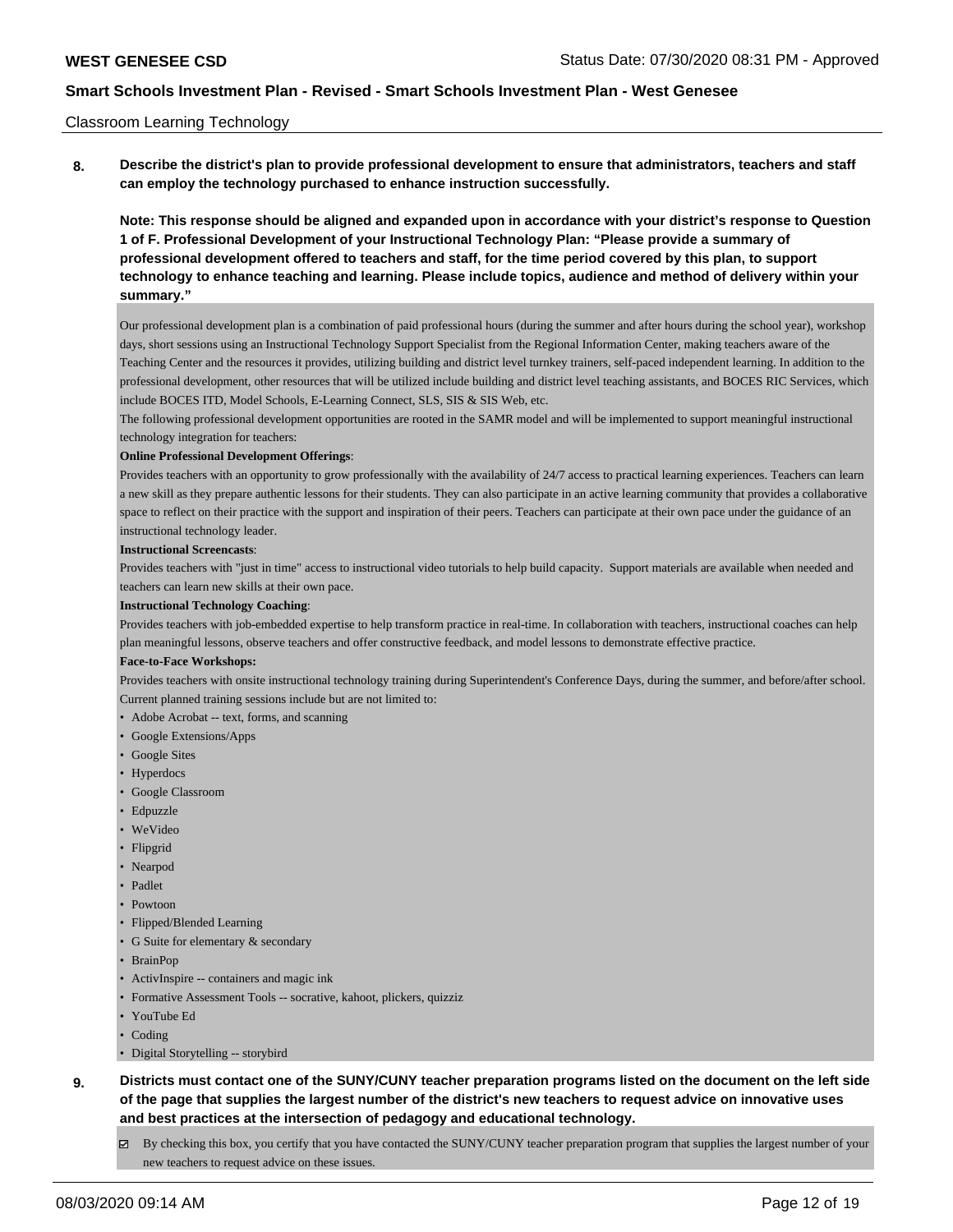Classroom Learning Technology

**9a. Please enter the name of the SUNY or CUNY Institution that you contacted.**

SUNY Cortland

**9b. Enter the primary Institution phone number.**

607-753-5528

**9c. Enter the name of the contact person with whom you consulted and/or will be collaborating with on innovative uses of technology and best practices.**

Dr. Chris Widdall

**10. To ensure the sustainability of technology purchases made with Smart Schools funds, districts must demonstrate a long-term plan to maintain and replace technology purchases supported by Smart Schools Bond Act funds. This sustainability plan shall demonstrate a district's capacity to support recurring costs of use that are ineligible for Smart Schools Bond Act funding such as device maintenance, technical support, Internet and wireless fees, maintenance of hotspots, staff professional development, building maintenance and the replacement of incidental items. Further, such a sustainability plan shall include a long-term plan for the replacement of purchased devices and equipment at the end of their useful life with other funding sources.**

By checking this box, you certify that the district has a sustainability plan as described above.

**11. Districts must ensure that devices purchased with Smart Schools Bond funds will be distributed, prepared for use, maintained and supported appropriately. Districts must maintain detailed device inventories in accordance with generally accepted accounting principles.**

 $\boxtimes$  By checking this box, you certify that the district has a distribution and inventory management plan and system in place.

**12. Please detail the type, quantity, per unit cost and total cost of the eligible items under each sub-category.**

| Select the allowable expenditure<br>type. | I Item to be Purchased                                | Quantity       | Cost per Item | <b>Total Cost</b> |
|-------------------------------------------|-------------------------------------------------------|----------------|---------------|-------------------|
| Repeat to add another item under          |                                                       |                |               |                   |
| each type.                                |                                                       |                |               |                   |
| Interactive Whiteboards                   | Promethean ActivPanel Titanium 75                     | 30             | 3,950.00      | 118,500.00        |
| Interactive Whiteboards                   | Promethean Mobile Adjustable Stand                    | 24             | 1,220.00      | 29,280,00         |
| <b>Other Costs</b>                        | Kensington USB Hi-Fi Headphones<br>with Mic - headset | $\overline{7}$ | 22.14         | 154.98            |
| <b>Other Costs</b>                        | Kingston DataTraveler G4 - USB flash<br>drive - 16 GB | 1              | 6.67          | 6.67              |
|                                           |                                                       | 62             | 5,198.81      | 147,942           |

### **13. Final 2014-15 BEDS Enrollment to calculate Nonpublic Sharing Requirement (no changes allowed.)**

|            | Public Enrollment | <b>Nonpublic Enrollment</b> | <b>Total Enrollment</b> | <i>Nonpublic</i><br>l Percentage |
|------------|-------------------|-----------------------------|-------------------------|----------------------------------|
| Enrollment | 4.759             | 629                         | 5,388.00                | 11.67                            |

### **14. If you are submitting an allocation for Classroom Learning Technology complete this table.**

|                         | Public School Sub-Allocation | Estimated Nonpublic Loan<br>l Amount<br>(Based on Percentage Above) | Estimated Total Public and<br>Nonpublic Sub-Allocation |
|-------------------------|------------------------------|---------------------------------------------------------------------|--------------------------------------------------------|
| Interactive Whiteboards | 147.780.00                   | 0.00                                                                | 147.780.00                                             |
| <b>Computer Servers</b> |                              |                                                                     |                                                        |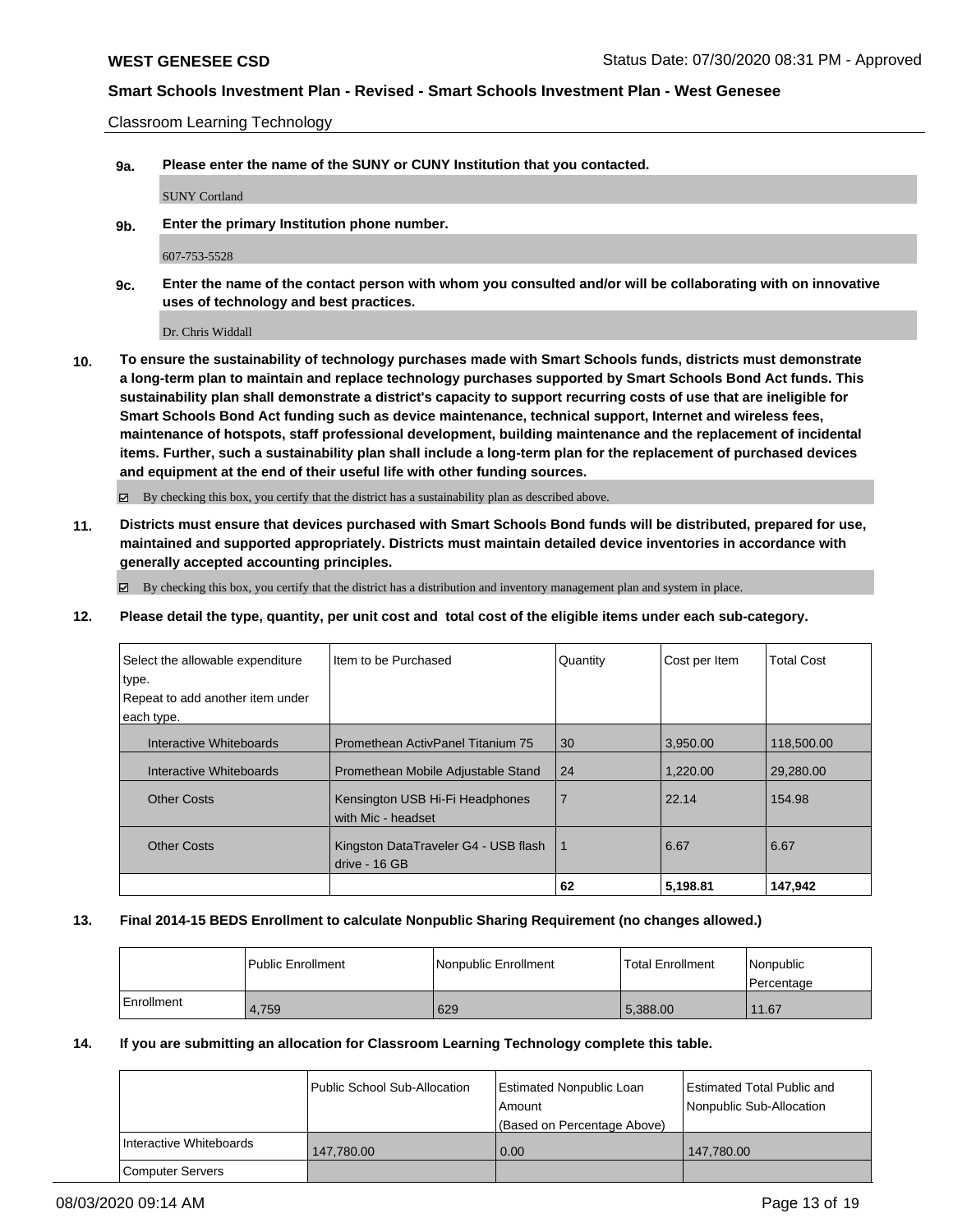Classroom Learning Technology

|                          | Public School Sub-Allocation | <b>Estimated Nonpublic Loan</b><br>Amount<br>(Based on Percentage Above) | <b>Estimated Total Public and</b><br>Nonpublic Sub-Allocation |
|--------------------------|------------------------------|--------------------------------------------------------------------------|---------------------------------------------------------------|
|                          | (No Response)                | 0.00                                                                     | 0.00                                                          |
| <b>Desktop Computers</b> | (No Response)                | 0.00                                                                     | 0.00                                                          |
| <b>Laptop Computers</b>  | (No Response)                | 0.00                                                                     | 0.00                                                          |
| <b>Tablet Computers</b>  | (No Response)                | 0.00                                                                     | 0.00                                                          |
| <b>Other Costs</b>       | 161.65                       | 0.00                                                                     | 161.65                                                        |
| Totals:                  | 147,941.65                   | 0                                                                        | 147,942                                                       |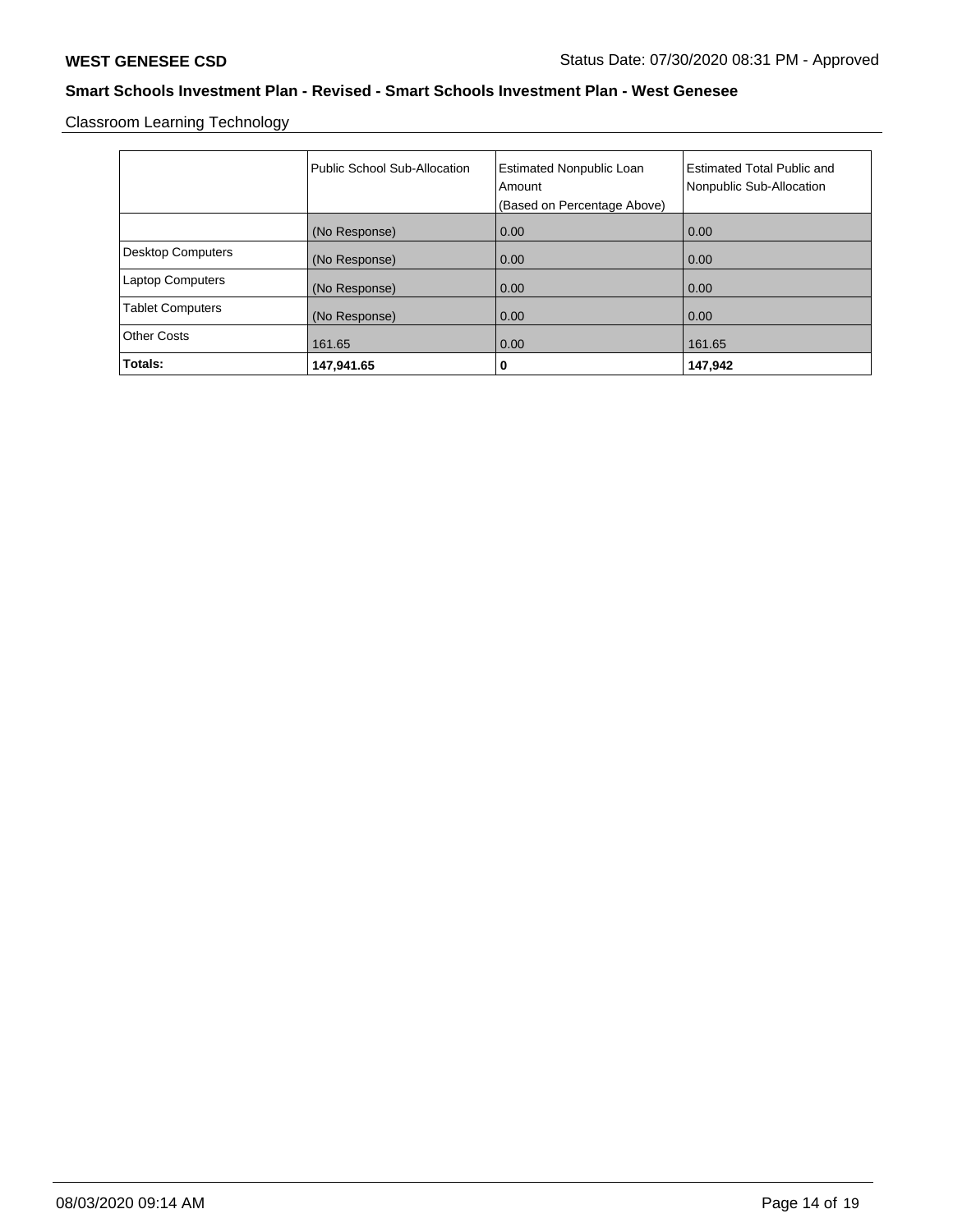#### Pre-Kindergarten Classrooms

**1. Provide information regarding how and where the district is currently serving pre-kindergarten students and justify the need for additional space with enrollment projections over 3 years.**

(No Response)

- **2. Describe the district's plan to construct, enhance or modernize education facilities to accommodate prekindergarten programs. Such plans must include:**
	- **Specific descriptions of what the district intends to do to each space;**
	- **An affirmation that new pre-kindergarten classrooms will contain a minimum of 900 square feet per classroom;**
	- **The number of classrooms involved;**
	- **The approximate construction costs per classroom; and**
	- **Confirmation that the space is district-owned or has a long-term lease that exceeds the probable useful life of the improvements.**

(No Response)

**3. Smart Schools Bond Act funds may only be used for capital construction costs. Describe the type and amount of additional funds that will be required to support ineligible ongoing costs (e.g. instruction, supplies) associated with any additional pre-kindergarten classrooms that the district plans to add.**

(No Response)

**4. All plans and specifications for the erection, repair, enlargement or remodeling of school buildings in any public school district in the State must be reviewed and approved by the Commissioner. Districts that plan capital projects using their Smart Schools Bond Act funds will undergo a Preliminary Review Process by the Office of Facilities Planning.**

**Please indicate on a separate row each project number given to you by the Office of Facilities Planning.**

| Project Number |  |
|----------------|--|
| (No Response)  |  |
|                |  |

**5. Please detail the type, quantity, per unit cost and total cost of the eligible items under each sub-category.**

| Select the allowable expenditure | Item to be purchased | Quantity      | Cost per Item | <b>Total Cost</b> |
|----------------------------------|----------------------|---------------|---------------|-------------------|
| type.                            |                      |               |               |                   |
| Repeat to add another item under |                      |               |               |                   |
| each type.                       |                      |               |               |                   |
| (No Response)                    | (No Response)        | (No Response) | (No Response) | 0.00              |
|                                  |                      | U             | 0.00          |                   |

**6. If you have made an allocation for Pre-Kindergarten Classrooms, complete this table. Note that the calculated Total at the bottom of the table must equal the Total allocation for this category that you entered in the SSIP Overview overall budget.**

|                                          | Sub-Allocation |
|------------------------------------------|----------------|
| Construct Pre-K Classrooms               | (No Response)  |
| Enhance/Modernize Educational Facilities | (No Response)  |
| <b>Other Costs</b>                       | (No Response)  |
| Totals:                                  | 0.00           |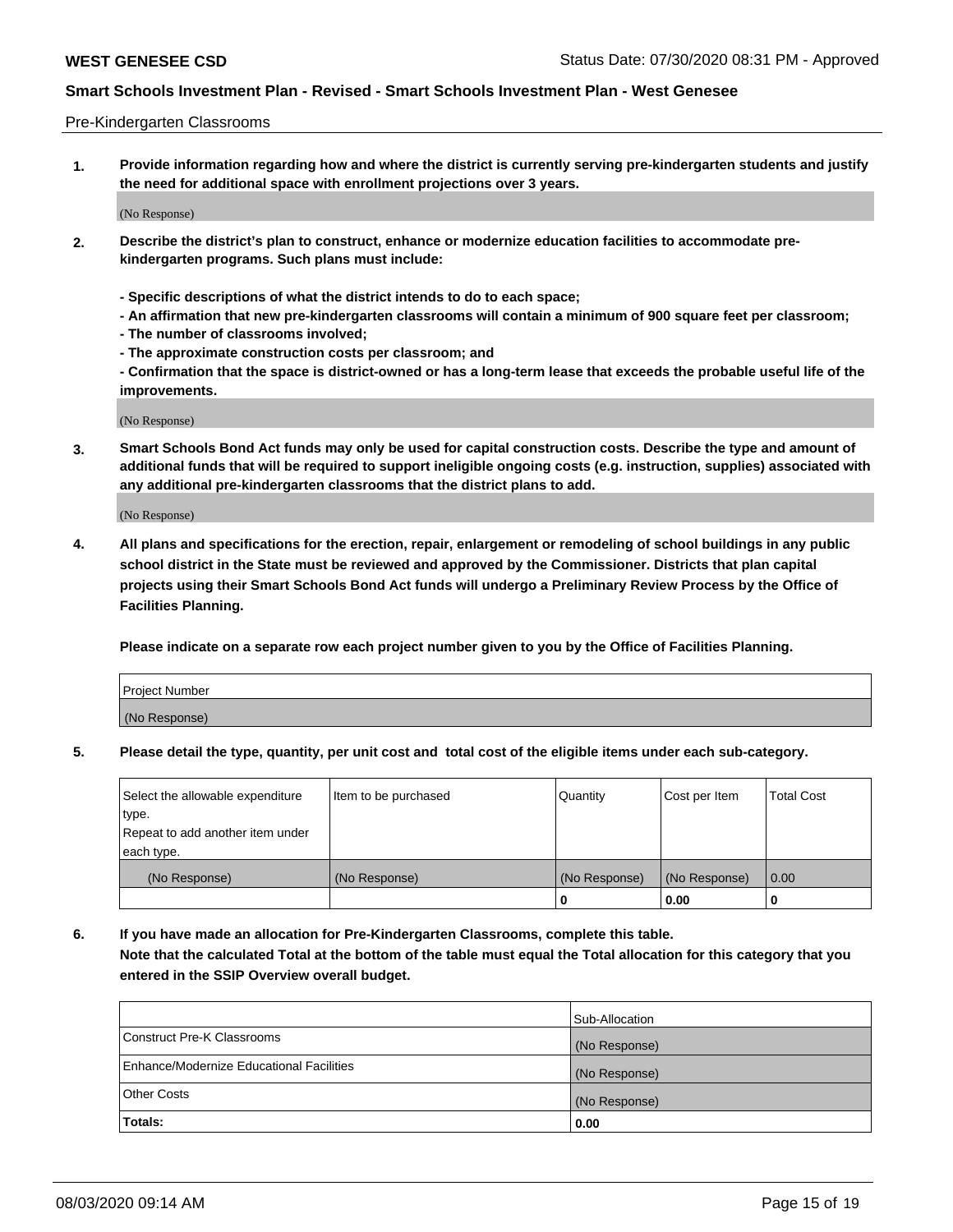Replace Transportable Classrooms

**1. Describe the district's plan to construct, enhance or modernize education facilities to provide high-quality instructional space by replacing transportable classrooms.**

(No Response)

**2. All plans and specifications for the erection, repair, enlargement or remodeling of school buildings in any public school district in the State must be reviewed and approved by the Commissioner. Districts that plan capital projects using their Smart Schools Bond Act funds will undergo a Preliminary Review Process by the Office of Facilities Planning.**

**Please indicate on a separate row each project number given to you by the Office of Facilities Planning.**

| Project Number |  |
|----------------|--|
|                |  |
|                |  |
|                |  |
|                |  |
| (No Response)  |  |
|                |  |
|                |  |
|                |  |

**3. For large projects that seek to blend Smart Schools Bond Act dollars with other funds, please note that Smart Schools Bond Act funds can be allocated on a pro rata basis depending on the number of new classrooms built that directly replace transportable classroom units.**

**If a district seeks to blend Smart Schools Bond Act dollars with other funds describe below what other funds are being used and what portion of the money will be Smart Schools Bond Act funds.**

(No Response)

**4. Please detail the type, quantity, per unit cost and total cost of the eligible items under each sub-category.**

| Select the allowable expenditure | Item to be purchased | Quantity      | Cost per Item | Total Cost |
|----------------------------------|----------------------|---------------|---------------|------------|
| ∣type.                           |                      |               |               |            |
| Repeat to add another item under |                      |               |               |            |
| each type.                       |                      |               |               |            |
| (No Response)                    | (No Response)        | (No Response) | (No Response) | 0.00       |
|                                  |                      | u             | 0.00          |            |

**5. If you have made an allocation for Replace Transportable Classrooms, complete this table. Note that the calculated Total at the bottom of the table must equal the Total allocation for this category that you entered in the SSIP Overview overall budget.**

|                                                | Sub-Allocation |
|------------------------------------------------|----------------|
| Construct New Instructional Space              | (No Response)  |
| Enhance/Modernize Existing Instructional Space | (No Response)  |
| <b>Other Costs</b>                             | (No Response)  |
| Totals:                                        | 0.00           |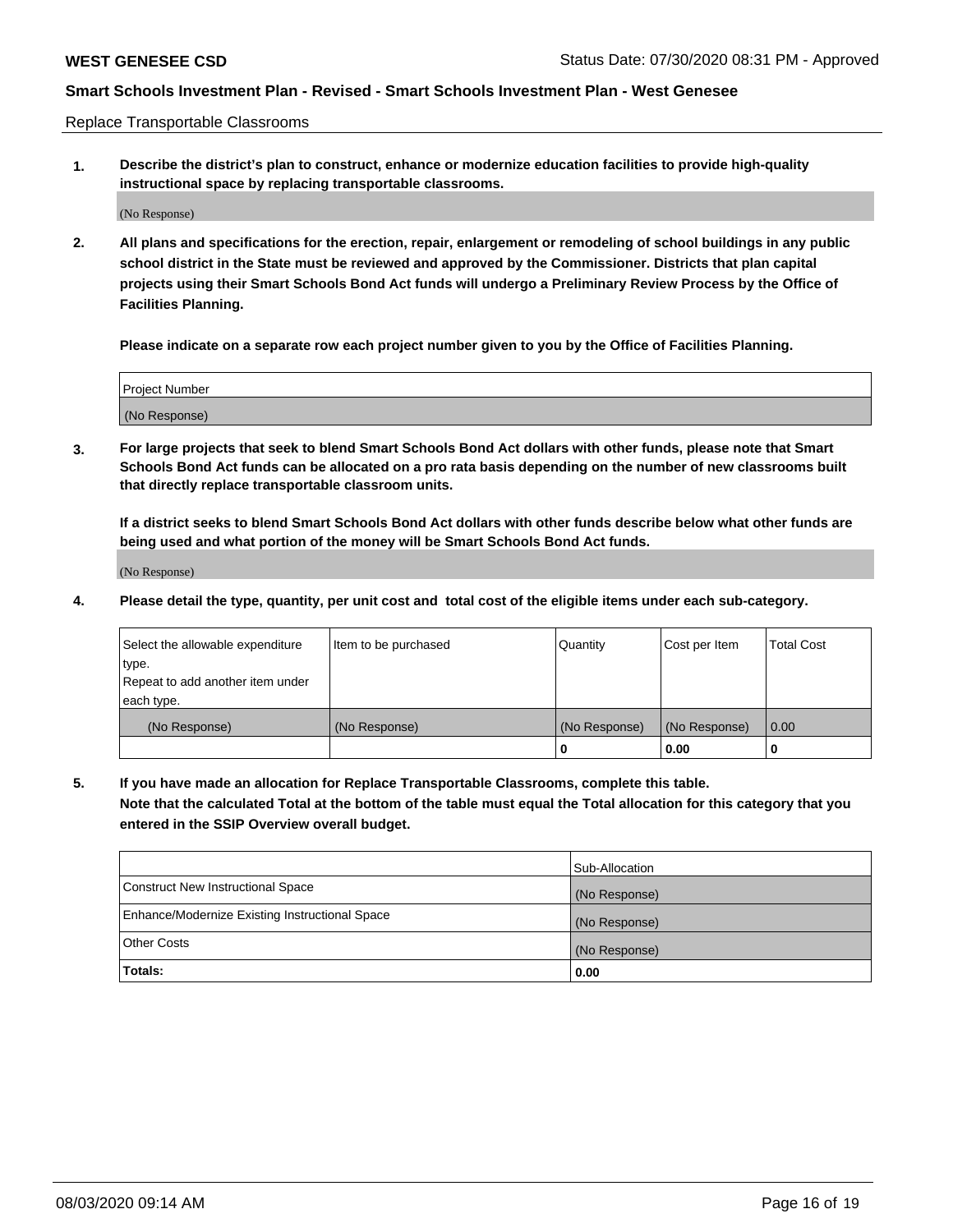High-Tech Security Features

**1. Describe how you intend to use Smart Schools Bond Act funds to install high-tech security features in school buildings and on school campuses.**

(No Response)

**2. All plans and specifications for the erection, repair, enlargement or remodeling of school buildings in any public school district in the State must be reviewed and approved by the Commissioner. Smart Schools plans with any expenditures in the High-Tech Security category require a project number from the Office of Facilities Planning. Districts must submit an SSBA LOI and receive project numbers prior to submitting the SSIP. As indicated on the LOI, some projects may be eligible for a streamlined review and will not require a building permit. Please indicate on a separate row each project number given to you by the Office of Facilities Planning.**

| <b>Project Number</b> |  |
|-----------------------|--|
| (No Response)         |  |

- **3. Was your project deemed eligible for streamlined Review?**
	- Yes
	- $\hfill \square$  No
- **4. Include the name and license number of the architect or engineer of record.**

| <b>Name</b>   | License Number |
|---------------|----------------|
| (No Response) | (No Response)  |

**5. Please detail the type, quantity, per unit cost and total cost of the eligible items under each sub-category.**

| Select the allowable expenditure | Item to be purchased | Quantity      | Cost per Item | <b>Total Cost</b> |
|----------------------------------|----------------------|---------------|---------------|-------------------|
| type.                            |                      |               |               |                   |
| Repeat to add another item under |                      |               |               |                   |
| each type.                       |                      |               |               |                   |
| (No Response)                    | (No Response)        | (No Response) | (No Response) | 0.00              |
|                                  |                      | 0             | 0.00          |                   |

**6. If you have made an allocation for High-Tech Security Features, complete this table.**

**Enter each Sub-category Public Allocation based on the the expenditures listed in Table #5.**

|                                                      | Sub-Allocation |
|------------------------------------------------------|----------------|
| Capital-Intensive Security Project (Standard Review) | (No Response)  |
| <b>Electronic Security System</b>                    | (No Response)  |
| <b>Entry Control System</b>                          | (No Response)  |
| Approved Door Hardening Project                      | (No Response)  |
| <b>Other Costs</b>                                   | (No Response)  |
| <b>Totals:</b>                                       | 0.00           |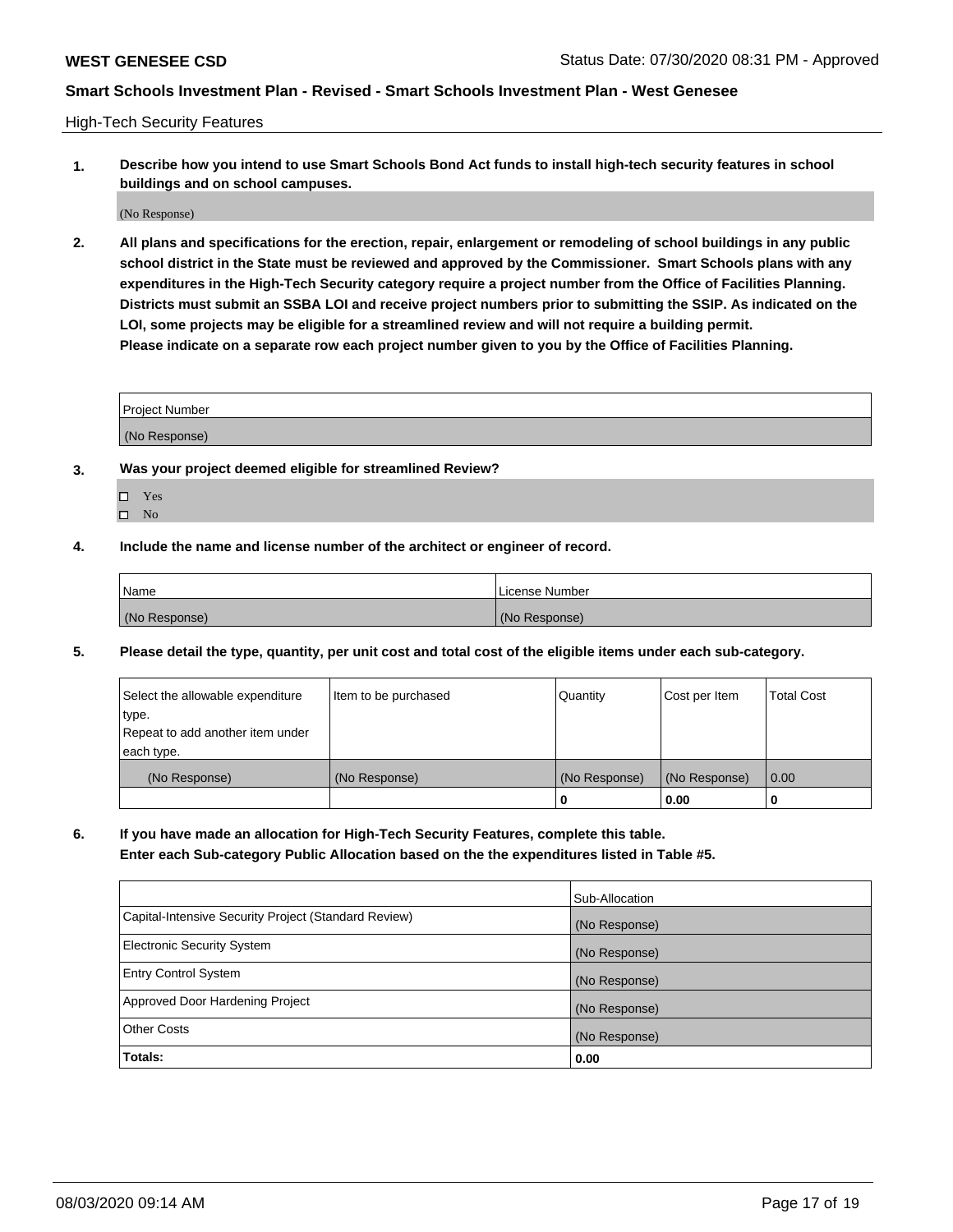Non-Public Schools

**1. Describe your plan to utilize SSBA funds to purchase devices and loan to the nonpublic schools within your district. Please specify what devices have been requested by the nonpublic schools. If the nonpublic schools have not finalized requests, the district should provide the date nonpublic schools will submit the request by.**

The district has reached the 250 per pupil max.

**2. A final Smart Schools Investment Plan cannot be approved until school authorities have adopted regulations specifying the date by which requests from nonpublic schools for the purchase and loan of Smart Schools Bond Act classroom technology must be received by the district.**

By checking this box, you certify that you have such a plan and associated regulations in place that have been made public.

**2a. Please enter the date each year nonpublic schools must request loanable items from the school district. This date cannot be earlier than June 1 of the previous school year.**

(No Response)

### **3. Final 2014-15 BEDS Enrollment to calculate Nonpublic Sharing Requirement (no changes allowed.)**

|            | Public Enrollment | Nonpublic Enrollment | Total Enrollment | l Nonpublic Percentage                        |
|------------|-------------------|----------------------|------------------|-----------------------------------------------|
| Enrollment | 4,759             | 629                  | 5.388.00         | 1.67<br>$\begin{array}{c} 4 \\ 4 \end{array}$ |

# **4. Nonpublic Loan Calculator**

|                                                        | Loanable     | Loanable   | Additional       | Estimated | Previously | Cumulative | Final Per  | <b>Final Total</b> |
|--------------------------------------------------------|--------------|------------|------------------|-----------|------------|------------|------------|--------------------|
|                                                        | School       | Classroom  | Nonpublic        | Per Pupil | Approved   | Per Pupil  | Pupil Loan | Loan               |
|                                                        | Connectivity | Technology | Loan             | Amount -  | Per Pupil  | Loan       | Amount -   | Amount -           |
|                                                        |              |            | (Optional)       | This Plan | Amount(s)  | Amount     | This Plan  | This Plan          |
| Required Nonpublic<br>Loan                             | 0.00         | 147.941.65 |                  | 31.09     | 250.00     | 250.00     | 0.00       | 0.00               |
| Final Adjusted Loan<br>- (If additional loan<br>funds) | 0.00         | 147.941.65 | (No<br>Response) | 31.09     | 250.00     | 250.00     | 0.00       | 0.00               |

### **5. Nonpublic Share**

|                                          | Final Per Pupil Amount | Final Nonpublic Loan Amount |
|------------------------------------------|------------------------|-----------------------------|
| Pending and Previously<br>Approved Plans | 250.00                 | 157,250.00                  |
| This Plan                                | 0.00                   | 0.00                        |
| Total                                    | 250.00                 | 157,250.00                  |

### **6. Distribution of Nonpublic Loan Amount by School**

| Nonpublic School Name                  | 2018-19 K-12 Enrollment | Special Ed School? If Yes, not eligible |
|----------------------------------------|-------------------------|-----------------------------------------|
| BISHOP LUDDEN JUNIOR-SENIOR HIGH   265 |                         | <b>No</b>                               |
| <b>SCH</b>                             |                         |                                         |
| <b>HOLY FAMILY SCHOOL</b>              | 123                     | <b>No</b>                               |
| MATER DEI ACADEMY                      | 165                     | <b>No</b>                               |

**7. Please detail the type, quantity and per unit cost of the eligible items under each sub-category.**